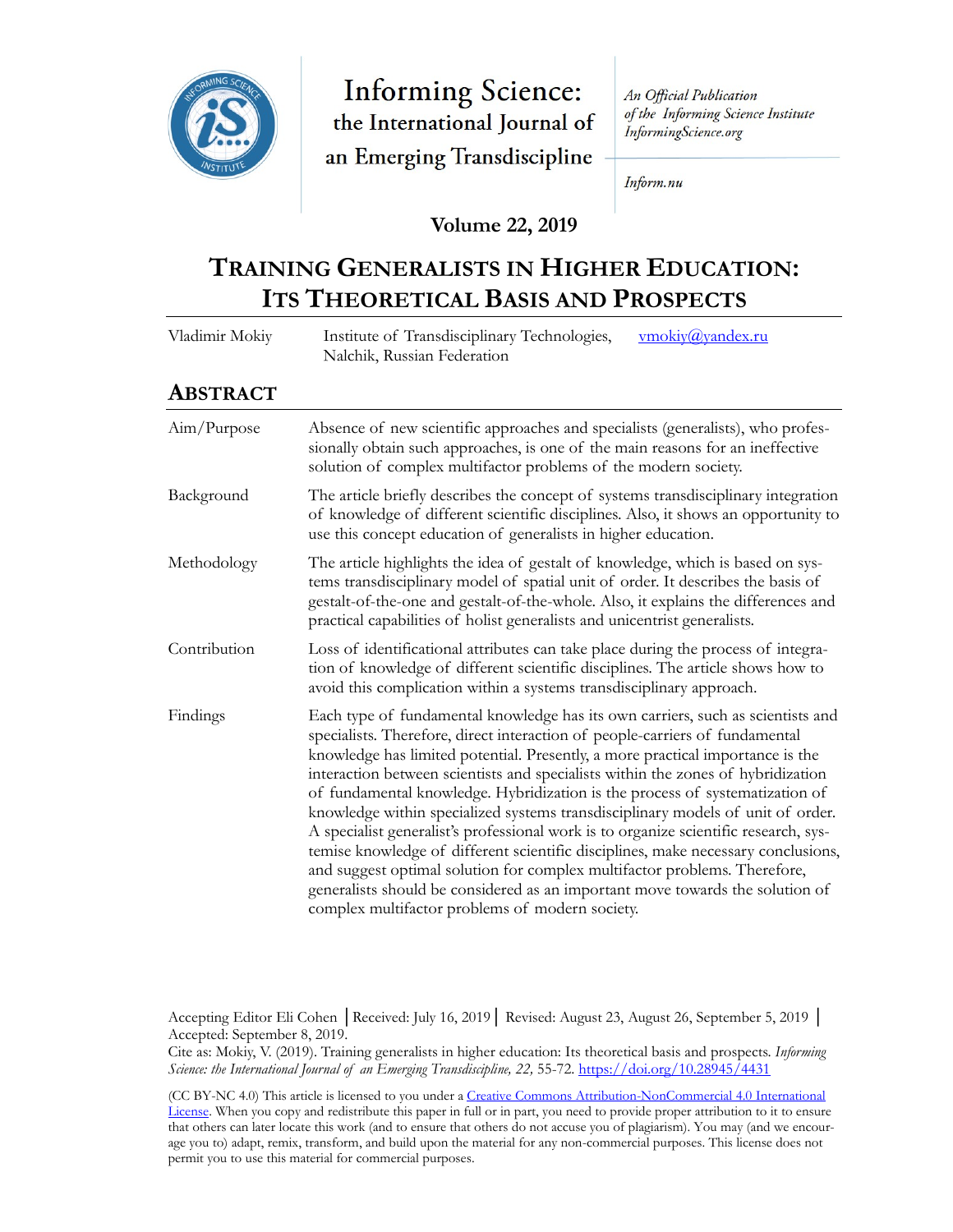| Recommendations<br>for Practitioners | Practitioners are barely interested in the questions of ontology and gnoseology.<br>They are interested in optimal solution of a certain complex multifactor prob-<br>lem. As opined by L. Bertalanffy, one of the founders of general system theory,<br>this solution would be possible if a generalist was present within a working<br>group of disciplinary specialists - practitioners. As a result, practitioners should<br>use their connections and opportunity to initiate education or preparation of<br>generalists in universities.                                                                                                       |
|--------------------------------------|------------------------------------------------------------------------------------------------------------------------------------------------------------------------------------------------------------------------------------------------------------------------------------------------------------------------------------------------------------------------------------------------------------------------------------------------------------------------------------------------------------------------------------------------------------------------------------------------------------------------------------------------------|
| Recommendations<br>for Researchers   | A new scientific approach is a way of widening scientific worldview. A new ap-<br>proach in inorganic chemistry made it possible to create the Mendeleev periodic<br>table of elements. Owing to this table, researchers were able to learn the charac-<br>teristics and attributes of chemical elements, which can be found in nature. Al-<br>so, models of systems transdisciplinary approach allow the discovery of new<br>elements and relations of complex multifactor problems. Its absence would,<br>however, hinder the research and the problem description.                                                                                |
| Impact on Society                    | The final document of the Summit of the United Nations with the agenda on<br>development for the time period starting from 2015, Transforming our world: The<br>2030 Agenda for Sustainable Development (2015), contains 17 goals in the field of<br>stable development and 169 tasks. This is the complex multifactor problem.<br>Therefore, preparation of generalists in higher education and their inclusion in<br>the groups of disciplinary specialists on the regional, state, and international<br>level will make it possible to solve this problem optimally. As a result, develop-<br>ment of society will be more manageable and stable. |
| Future Research                      | The article justifies that preparation of generalists in higher education is one of<br>the main peculiarities of universities of the third generation. Therefore, it might<br>be desirable for organizers of higher education and university leaders to begin<br>speculations regarding this quest, develop educational programs for generalists,<br>and search for optimal forms and methods of solution.                                                                                                                                                                                                                                           |
| Keywords                             | transdisciplinarity, synthesis of knowledge, generalists, systems transdisciplinary<br>approach                                                                                                                                                                                                                                                                                                                                                                                                                                                                                                                                                      |

# **INTRODUCTION**

The solution to complex multifactor problems of the modern society mostly depends on approaches, methods and procedures, which implement integration and generalization of diverse opinions and knowledge. However, integration and generalization does not occur by itself. This paper argues for the formation of unique specialists to fill this need. The need for such specialists was mentioned first seventy years ago. In 1949, the journal Science published the paper called Education of Scientific Generalists. Authors of this paper, the engineer Bode, the sociologist Mosteller, the mathematician Tukey, and the biologist Winsor wrote: "We often hear that 'one man can no longer cover a broad enough field' and that 'there is too much narrow specialization.' ... We need a simpler, more unified approach to scientific problems, we need men who practice science-not a particular science, in a word, we need scientific generalists. Any research group needs a generalist, whether it is an institutional group in a university or a foundation, or an industrial group .... In an engineering group, the generalist would naturally be concerned with system problems. These problems arise whenever parts are made into a balanced whole" (Bode, Mosteller, Tukey, & Winsor, 1949).

Two years later, in 1951, Harvard University Professor K. Mather developed the idea of the need of scientific generalists. He stated: "One of the criticisms of general education is based upon the fact that it may easily degenerate into the mere presentation of information picked up in as many fields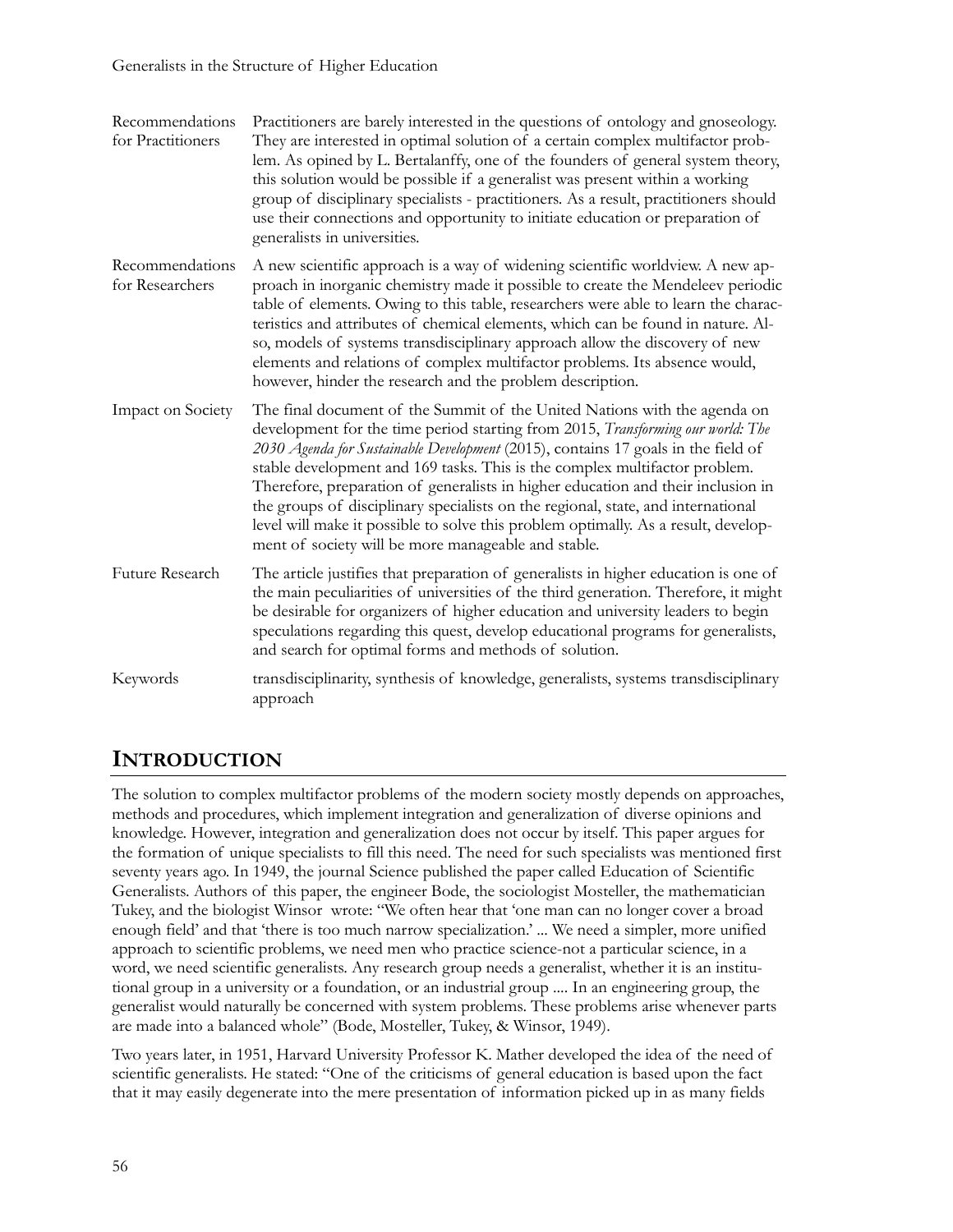of enquiry as there is time to survey during a semester or a year .... If you were to overhear several senior students talking, you might hear one of them say 'our professors have stuffed us full, but what does it all mean?' ... More important is the search for basic concepts and underlying principles that may be valid throughout the entire body of knowledge" (Mather, 1951).

In 1969, L. Bertalanffy cited the authors of the above-mentioned articles and stated the following: "In contrast, the educational demands of training of 'Scientific Generalists' and of developing interdisciplinary 'basic principles' are precisely those that the general system theory tries to fill. They are not a mere program or a pious wish since, as we have tried to show, such theoretical structure is already in the process of development. In this sense, General system theory seems to be an important headway towards interdisciplinary synthesis and integrated education" (Bertalanffy, 1969).

Today, the training of scientific generalists remains an unrealized idea. The practical implementation of this idea is hampered by the educational environment of modern universities. Some scientists distinguish three generations of universities. The first generation of universities, University 1.0, focused on teaching alone as did medieval universities. Modern universities typically can be viewed as Universities 2.0. These universities are aimed at both teaching and research. Humboldt University of Berlin is considered an example of a second-generation University. These universities are focused on classical approaches of scientific disciplines and interdisciplinary cooperation. The expansion of the scientific worldview in such an environment is achieved, for example, through *the philosophy of systems, the theory of General systems, and the recognition of the transdisciplinarity of science*. At University 3.0, commercialization of knowledge is added to the last two missions. The emergence of higher education in University 3.0 is associated with the development of the multicampus universities in the United States (Lane, 2013).

Solving complex multifactorial problems of society, science, and technology is one of the main tasks of Universities 3.0. Solving these problems will require new ways to expand the scientific worldview. In this case, it is not enough just to integrate existing knowledge. For example, the integration of human knowledge has made it possible to clearly understand how the human body functions. But there are still no clear answers about the need and purpose of man, about the freedom of his will. Likewise, the problem of sustainable development of human society has not been solved, and so on. Therefore, the scientific knowledge of institutions 2.0 should be generalized, and the methods by which this knowledge is obtained should be rethought in institutions 3.0. These actions can be carried out within the framework of *the system philosophy, General system theory, and transdisciplinary science (that is, a systems transdisciplinary approach)*.

Therefore, there is the need for some new structure in higher education to support the teaching of scientific generalists; they are needed to solve the complex multifactor problems of society and answer important questions, such as the following: What is the structure of interdisciplinary interconnection and interaction of opinions and knowledge that should be operated by generalists? Which identification attributes should generalists have to be different from other specialists? How to train generalists in universities?

To answer these questions, it is necessary to make use of the general classification of classical and systemic approaches, information about the nature and classification of knowledge, as well as psychological features of the perception of the world.

# **THE SCIENTIFIC APPROACHES**

Existing scientific approaches to the knowledge of the world can be divided into two main groups. Approaches of the first group provide the formation and development of a scientific worldview. The first group of approaches includes disciplinary approaches of academic scientific disciplines. Approaches of the second group determine the expansion of the horizons of the formed scientific worldview. The second group of approaches includes interdisciplinary approaches. Let us examine these two approaches.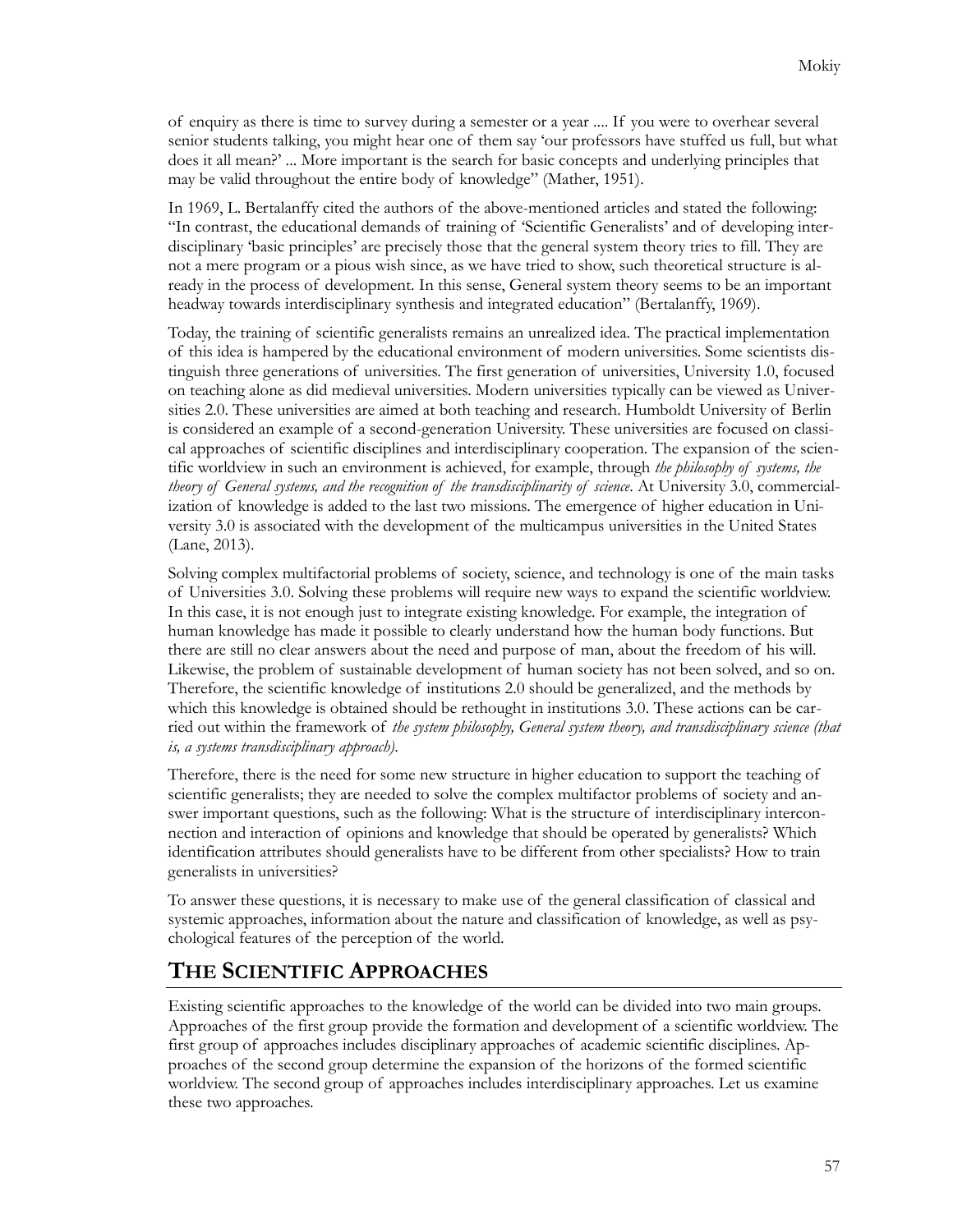#### DEFINITIONS OF THE SCIENTIFIC APPROACHES

**Monodisciplinary Approach.** A disciplinary approach has shaped the scientific worldview. The linear logic of disciplinary approaches corresponds to a certain process. In the course of this process, knowledge is successively added to the objects of the research, to a disciplinary image of an object, and then to a local picture of the world. Therefore, disciplinary approaches are designed to perform several basic actions: obtaining the maximum amount of knowledge about the object; highlighting the subjects of the study in the object; and the forming of theoretical principles and techniques of disciplinary research.

The increasing complexity of the disciplinary approach creates the conditions for the emergence of the second approach which acknowledges the interdisciplinary interactions in science. Such interactions are carried out in the framework of interdisciplinary, multidisciplinary, and transdisciplinary approaches.

**Interdisciplinary Approach.** An interdisciplinary approach is a way to expand the scientific worldview in the direction of enriching the knowledge, methodology, and language of one scientific discipline at the expense of knowledge, methodology, and language of another scientific discipline. The presence of similar subject areas allows the researcher to use the methodology of one discipline to solve the problems of another discipline. The main identification of interdisciplinary approaches is the establishment of subordination between the interacting disciplines. The "leading" discipline shapes the major issues and main tasks of interdisciplinary research. The final results of interdisciplinary research are described in the language of the leading discipline. "Subordinate" discipline submit for interdisciplinary research only its own methodological apparatus (Моkiy & Lukyanova, 2017a).

**Multidisciplinary Approach.** A multidisciplinary approach is a way of expanding the scientific worldview in the direction of a holistic image of the studied object. Multidisciplinary approaches allow the researcher to search for a combination of different subject areas that are important for the object under study. Multidisciplinary research is defined as research conducted in several disciplines and pursuing several independent goals. At the same time, they are united by a common target context. The main identification features of multidisciplinary approaches are the presence of a target research context that does not belong to any single discipline, as well as consensus and compromises, resulting in an intersubjective (accepted by most people) research result (Petts, Owens, & Bulkeley, 2008).

**Transdisciplinary Approach.** A transdisciplinary approach is a way of expanding the scientific worldview, which consists of examining an object outside any single scientific discipline. In the absence of strict identification signs, the transdisciplinary approach today is perceived as a special type of scientific research that crosses the boundaries of many disciplines, going beyond them, and hence the prefix "trans" (Knyazeva, 2011). In this sense, transdisciplinarity is to be understood as being complementary to monodisciplinary and interdisciplinary research (Kastenhofer, Steininger, Omann, & Stagl, 2015).

For a long time, monodisciplinary experts tried to determine the essence of transdisciplinarity. They have insisted that it should not be at predominance in the scientific society, but it should allow all disciplines to unite beyond their own frontiers (Nicolescu, 1994). Under these circumstances, the incipient transdisciplinarity was forced back to the use of the synthesis of linear logic inherent in disciplinary approaches and interdisciplinary techniques. Subsequently, the idea of a transdisciplinarity is broken down into several types and species of transdisciplinary approaches (Brenner, 2014). Also, they admit a subjective interpretation of disciplinary knowledge and the results of the practical use of disciplinary techniques. Such transdisciplinarity stands in as a weak transdisciplinarity. Its de facto methodology came close to the methodology of interdisciplinary and multidisciplinary scientific studies (Max-Neef, 2005). Some scientists believe that transdisciplinarity is in danger of becoming used increasingly in an inflationary manner for labeling any interaction taking place between scientists and practitioners, including consultancy, participatory research, and even interviews with prac-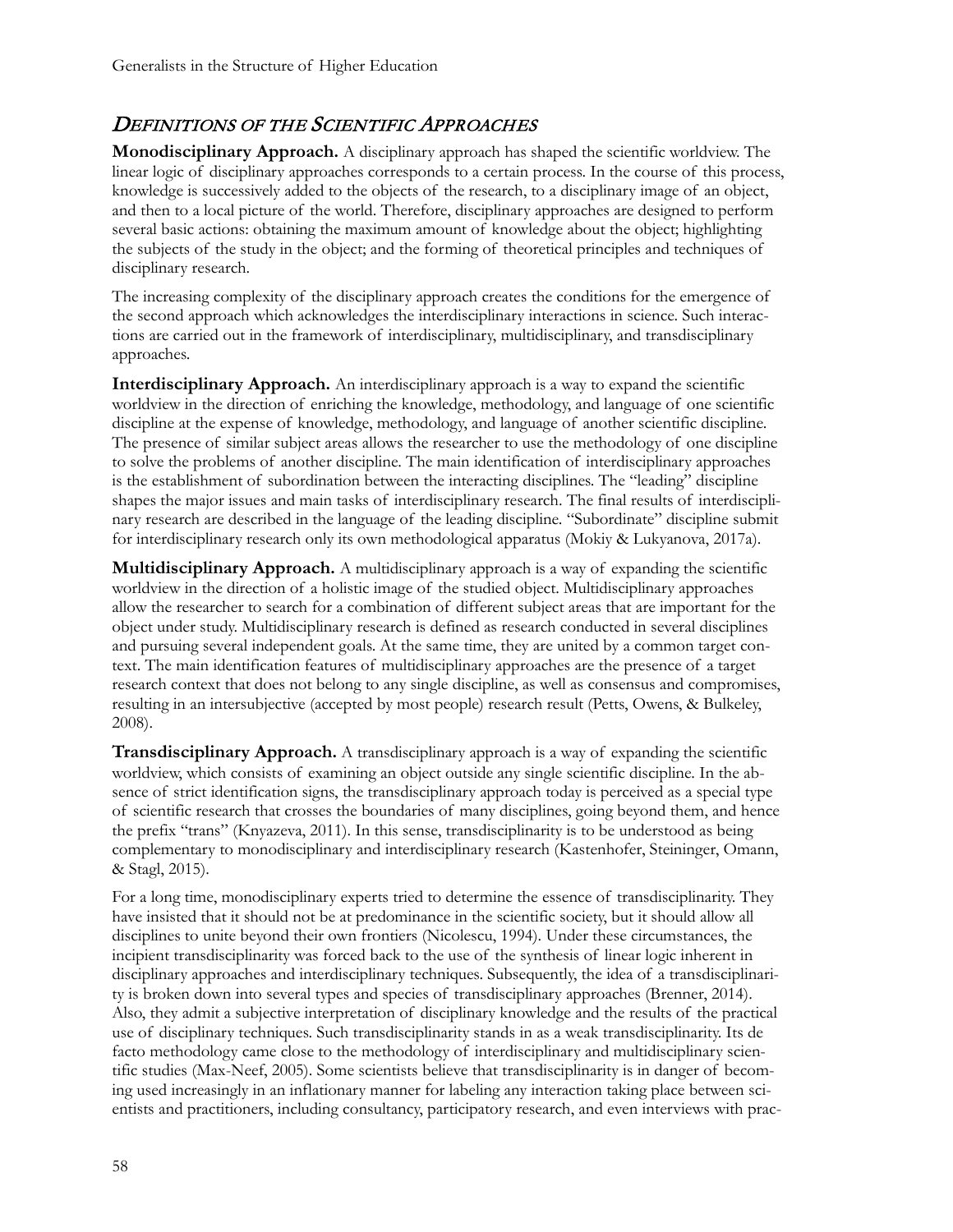titioners. Thus, transdisciplinarity is in danger of losing its strength as a powerful approach (Scholz & Steiner, 2015).

A profound development in our understanding of transdisciplinarity occurred at the end of the 20th century. The participants of the International Transdisciplinarity Conference, held under the auspices of UNESCO in Royaumont Abbey (Paris, France) in May 1998, adopted a resolution concerning the need for the existence of strong transdisciplinarity (transdisciplinary science) in science and education (Kim, 1998). A scientific approach, which represented the strong transdisciplinarity or transdisciplinary science, was found in the classification of the systems approach types. This is the systems transdisciplinary approach.

# **CLASSIFICATION OF THE SYSTEMS APPROACHES**

Russian philosopher V. Sadovski writes: "The arsenal of modern tools for understanding was created mainly by classical science. It has an analytical nature and is unsuitable for the analysis of integrity, hierarchy, and complex organization. At the same time, systems thinking can be developed by modifying the existing cognitive means of classical science. At present, to describe systems thinking, systems research methods, we are forced to use non-systems in its essence concepts and methods. This, ultimately, is the general basis for the emergence of systemic paradoxical situations" (1974). It is logical that such a modification of scientific approaches will consist of system approaches similar to those of classical science. It is important to decide how to determine the solutions of the worldviews. As Martin Hall explained, the power of systems methodologies is derived from taking into account worldviews. This is because worldviews create the context both for adequate modelling of problems and for appropriate selection of solutions (Hall, 1995). Therefore, system approaches will interpret the term "system" in different ways. Such approaches are as follows: systems disciplinary, systems interdisciplinary, systems multidisciplinary, and systems transdisciplinary approaches.

### DEFINITIONS OF THE SYSTEMS APPROACHES

There are four distinct systems approaches to understanding: the disciplinary, interdisciplinary, multidisciplinary, and the transdisciplinary. The definitions of systems approaches differ in how to correctly select and model an object in the image of the system. The paper now explores each.

**Systems Disciplinary Approach: Classic.** The systems disciplinary approach is a method of highlighting and modeling an object in the image of a local monodisciplinary system. The systems disciplinary approach demonstrates a special way of integrating disciplinary knowledge. Such knowledge is specifically selected by the researcher according to certain criteria when modeling an object as a system. The systems disciplinary approach, in essence, is a form of perception of the methods and principles of classical systems research.

**Systems Interdisciplinary Approach: Complexity.** The systems interdisciplinary approach is a method of highlighting and modeling an object in the image of a local interdisciplinary system. Systems interdisciplinary approaches demonstrate ways to integrate the disciplinary knowledge of similar subject areas of objects within the framework of modeling their relationships as a system. In their highest form, systems interdisciplinary approaches are able to form the so-called interdisciplinary system paradigms.

Systems disciplinary and systems interdisciplinary approaches are more dependent on the empirical description of system research procedures. The success of these approaches determines the modeling of the object in the image of the system, supported by its strict mathematical expression. The principle of simplifying the image of an object during its systems modeling is transferred to the formation of local pictures of the world. Subjective relief of the world picture from non-essential characteristics can be accidentally excluded from the field of view of the researcher in regard to those characteristics that, under certain conditions, can play the role of factors that determines the development of an object.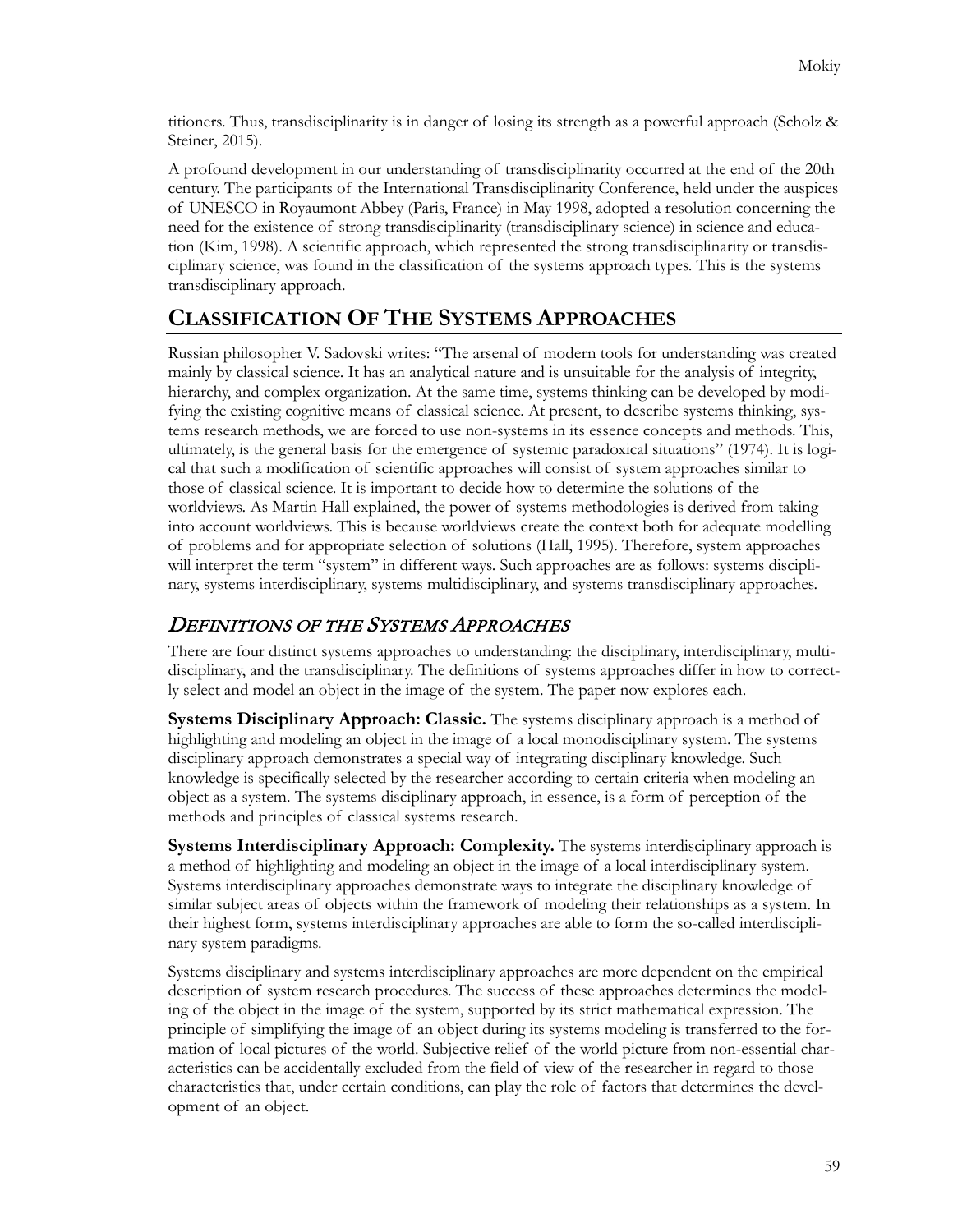The following two approaches from the classification of systems approaches allow one to eliminate this circumstance. These approaches include the systems multidisciplinary and the systems transdisciplinary approaches. These approaches are more dependent on the existing general philosophical concepts and on the image of the world picture, which influence the content of the ontological and epistemological aspects of the study of systems. The following are important for the development of these types of systems approaches:

- Heuristic, systematizing, and ideological functions of the world picture.
- Concepts of space, time and information, as philosophical categories that are directly related to fundamental objects (world, universe).
- The definition of the concept of a "categorical imperative" in a subjective and objective context, determining, respectively, the integrity or unity of the object as a system.

**Systems Multidisciplinary Approach: Holism.** The systems multidisciplinary approach is a way to correctly isolate and model a complex object as a holistic multidisciplinary system. The image of a holistic multidisciplinary system is associated with a set of objects that are combined to achieve a specific goal. To discover the order that determines the integrity of an object as a system, this approach uses an appropriate set of systems disciplinary methods. The whole world consists of parts. These parts outside the entire are of independent sense. The concept and the view of the whole world do not forbid the existence of other entire worlds, of other entire objects. For this reason, it is necessary to justify the completeness of a set of object parts as a system in each specific case within the framework of systems multidisciplinary approach, and then to identify or subjectively establish the order that determines the interaction of these parts. Integrity implies a unique combination and consistency of parts. This circumstance sets the vector of search and description of a hypothetical (subjective) imperative in a specific scientific study of a specific set of objects.

The philosophical basis of the systems multidisciplinary approach is holism. Holism, in a broad sense, is a position in philosophy and in science regarding the problem of the relationship between part and whole. In ontology, holism is based on the principle that the whole is always more than the sum of its parts. The epistemological principle of holism stated that the knowledge of the whole must precede the knowledge of its parts. In a narrower sense, holism is understood as the "philosophy of integrity". Please note that attributes of the whole world are not compared with attributes of its parts. The whole world is not subject to dismembering, fragmentation, or partition. However, this image of the world does not require its uniqueness and oneness. Therefore, the whole world does not interfere with existing of other whole worlds practically or theoretically. Other whole worlds may have their own laws, attributes and, as the most important, their own inner order of interaction between the parts. The idea that attributes of the whole world are not the same as attributes of its parts suggests that the whole and the parts have a strong predisposition of having different goals of their existence. Such point of view shows that relation between combination of parts of the whole and objective connection that unifies them represents a compromise. As result, existence of this compromise may be the most probable version of developmental nature of the whole world. Also, its future may be blur and unknown. Applied to scientific researching this circumstance may lead to the following results. On one hand, it will interfere with usage of universal methodology. On the other hand, it will provoke endless process of creation of narrow and limited methods. Namely these issues are dominant in modern science.

**Systems Transdisciplinary Approach: Unicentrism.** The systems transdisciplinary approach is a way to correctly isolate and model a complex object as a single transdisciplinary system. At the same time, a set of objects pursuing a common goal is associated with a functional ensemble of objects. The image of the transdisciplinary system in this case is associated with the general order, which determines the unity of the functional ensemble of objects. This approach allows the use of a special transdisciplinary concept, philosophical basis, and methodology in the study. All this can be found in the Russian school of transdisciplinarity (Rimondi, & Veronese, 2018).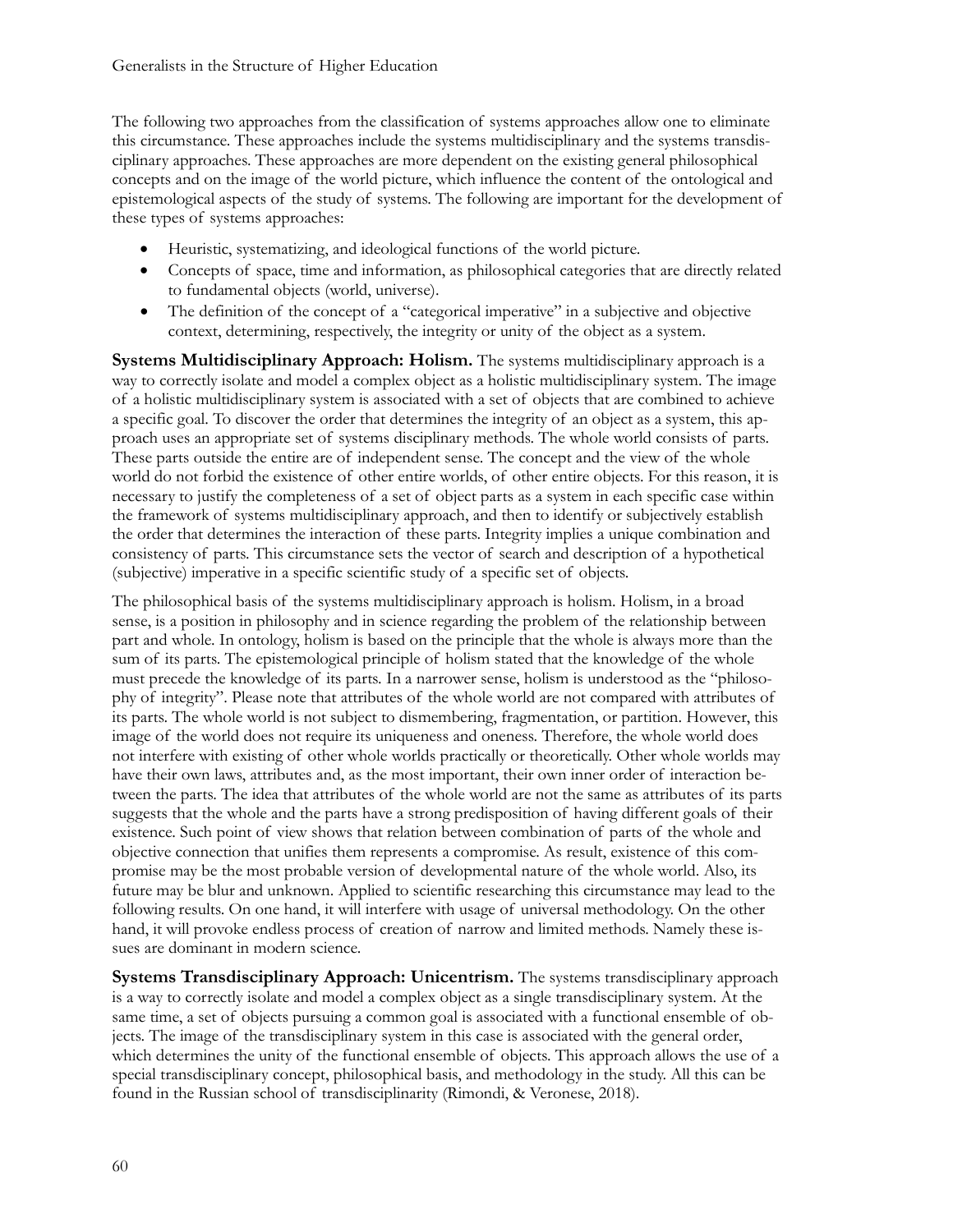The systems transdisciplinary approach is based on the philosophic principles of unicentrism. In a broad sense, unicentrism is a position in philosophy and in science that is based on the problem of the correlation between the single and its fragments. This position assumes the isomorphism of the universal order of the structure of fragments of space, the attributes of information, and the periods of time that determine the one and only world. In ontology, unicentrism is based on the principle that the one and only world is represented as the sum of ordered fragments of space, attributes of information, and periods of time. In turn, they determine the unity of goals and results of the development of phenomena and processes of reality. The epistemological principle of unicentrism states that the knowledge of the one and only world must be preceded by the selection of appropriate models of spatial, informational, and temporal units of the universal order. In a narrower sense, the unicentrism is understood as the philosophy of unity, developed by the Russian philosopher, Vladimir Mokiy. Also, he introduced the term "unicentrism" in 2009 (Mokiy, 2009). The united world is the one and only world. Any objects at all levels of the reality of the one and only world are its natural elements and fragments. Therefore, the main condition for the existence of the one and only world is the existence of a universal order in it. As the name implies, it follows that this objective order must manifest itself everywhere: in every element and fragment of this world and in every interaction of these elements and fragments at every level of reality. As a result, the same order should ensure the achievement of activity goals and results of all these elements and fragments. In addition, it should synchronize these goals and results. For this reason, a single world is a One Orderly Medium.

The major attribute of this One Orderly Medium is the potency, which is naturally present in it. Potency is the prospective futurity of the One Orderly Medium. Within the framework of the unicentrism concept, the definitions of fundamental philosophical categories are as follows:

Space – as a form of existence of potency of One Orderly Medium;

Information – as a form of manifestation of potency of One Orderly Medium;

Time – as a form of transformation of potency of One Orderly Medium.

However, the universal order plays the role of a transdisciplinary system in relation to the forms of potentiality of a single world. This particular universal order manifests in the forms themselves, in the interaction of these forms, as well as determines their unity.

The status of a single object within a One Orderly Medium indicates the need for directive placement of monodisciplinary knowledge in accordance with the structure predetermined by the general order for fragments of space, attributes of information, and time periods. Therefore, the order determining unity is not revealed in the course of systems transdisciplinary research of a complex object. It is not formed subjectively as it is done in the systems multidisciplinary approach. It is postulated through systems transdisciplinary models of spatial, informational, and temporal units of order. The model of spatial unit of order provides ground for the physical and/or logical object boundaries and the nature of relations between elements within these boundaries. The model of informational unit of order provides ground for the necessary and sufficient amount of information on the object, and it describes the overall condition of this object. The model of temporal unit of order show the organization of conversion the internal potency of object from the original volume to the results that will be used in the subsequent processes of its conversion (Mokiy, 2019a).

Due to these models, the researcher operates with available knowledge of similar and dissimilar subject areas, which is their interaction. These models initially determine their number and types, as well as the nature and consequences of such interaction. Thus, they initially form the content of an objective categorical imperative, which can be spoken of as a system analogue of D.I. Mendeleev's periodic table. The new 'periodic table' might enable the discovery of hitherto unknown and unsuspected kinds of systemic structures, behaviors or capacities existing in nature, opening the way for more effective systems methodologies (Rousseau, Billingham, Wilby, & Blachfellner, 2016). The world in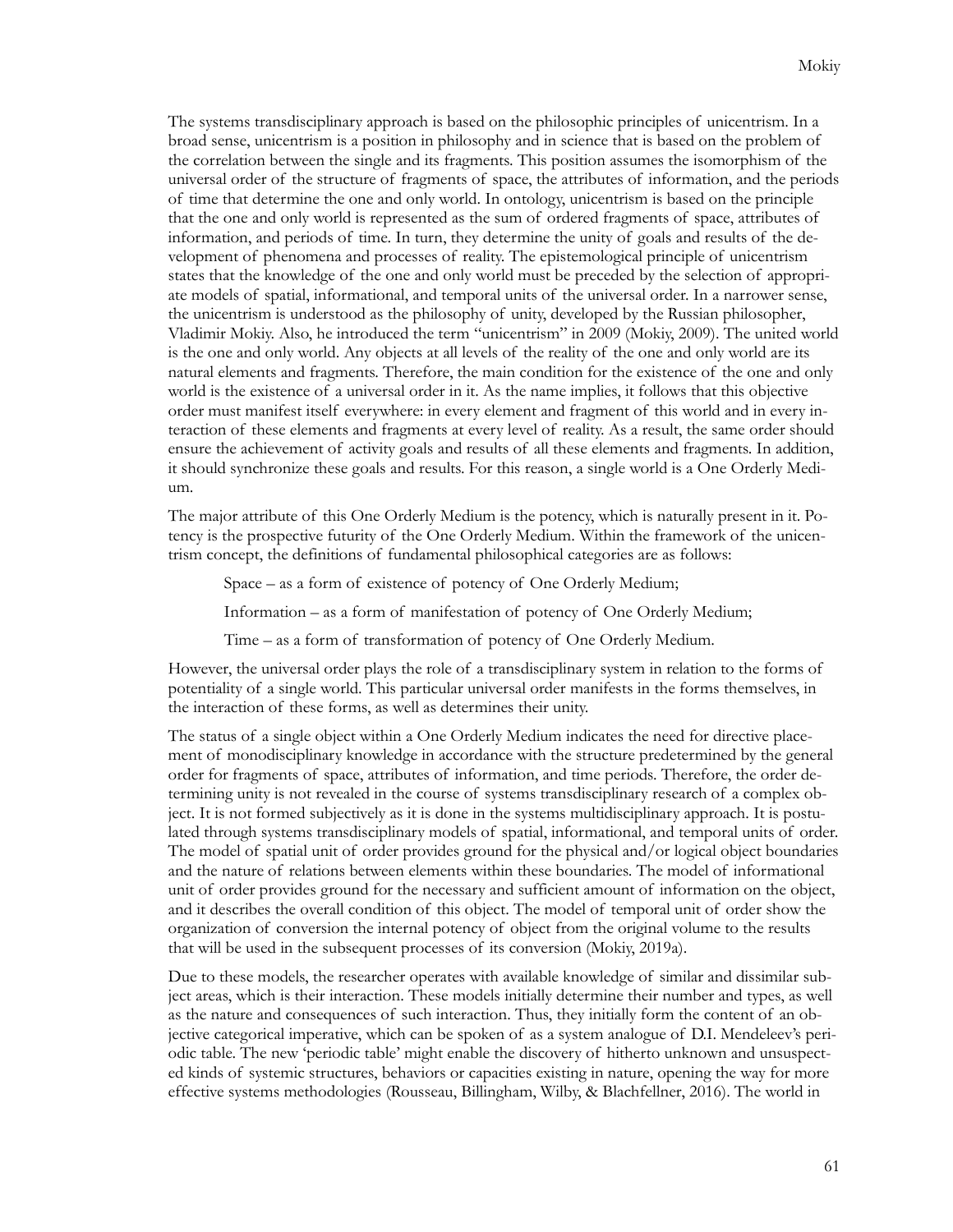the form of vertical functional assembly and the system in the form of the universal order, which makes condition for the unity of this assembly, are close to the vision of L. Bertalanffy with respect to the general systems theory. That is to say that within the framework of systems transdisciplinary models of the unit of order, disciplinary knowledge with regard to the world, various study objects, their similar and dissimilar subject areas, as well as functional assemblies of objects was able to be located without strict boundaries between disciplines.

#### **IDENTIFICATION ATTRIBUTES OF OPINIONS AND KNOWLEDGE**

Russian philosopher A. Nikiforov (2015) wrote: "Nature has no opinions, knowledge, and systems. All possible opinions, knowledge, and systems are results of cognized interaction of man and the ambient world. These results are shown in schemes, words and logical sentences (conceptions). Since the senses of all people have the same structure and the ambient world affects human senses of different individuals in the same way, all information about each element of the world should be considered as a heritage for everyone".

However, taking into consideration the sameness of human senses it is necessary to pay attention to the individuality of every person. Human individuality is a combination of particular attributes and features which condition peculiarity of his or her psychic state and personality. An attribute is defined as a quality or characteristic of a person (Examples of attributes, 2018). Personal qualities of a person, his habits and interests, the manifestation of experiences and moods, abilities and inclinations - all this is an integral characteristic of the personality, making it unique.

This individuality is shown through sensual interpretation of the content of data perceived from the ambient world. As a result, such data transforms into subjective opinions about the world. The existence of a multitude of subjective opinions has important practical meaning. Subjective opinions are distributed in accordance with the "law of normal distribution" of K.F. Gauss. The result of distribution is illustrated in a bell-shaped model – Gaussian curve (chart of normal distribution) (Gauss, 2008). Fields of opinions of subjective content, FOSC, and field of opinions of intersubjective content, FOIC, are shown by a Gaussian curve. Opinions of subjective content are distributed at the periphery of the Gaussian curve. Opinions of intersubjective content are distributed at the center of the Gaussian curve. Opinions of intersubjective content play the role of knowledge for most people. In this case, an attempt is made to show the principal possibility of applying the Gaussian to the organization and interaction of opinions and knowledge. Due to various circumstances, the state of society may deviate from the historical norm. Therefore, the areas of the tails and the central part of the Gaussian, respectively, can increase and decrease under real conditions. Thus, this will not change the very principle of organization and interaction of opinions and knowledge. Perhaps, these characteristic changes can play the role of objective indicators of the state of society (see Figure 1).



**Figure 1. Normal distribution of subjective opinions (Gaussian curve)**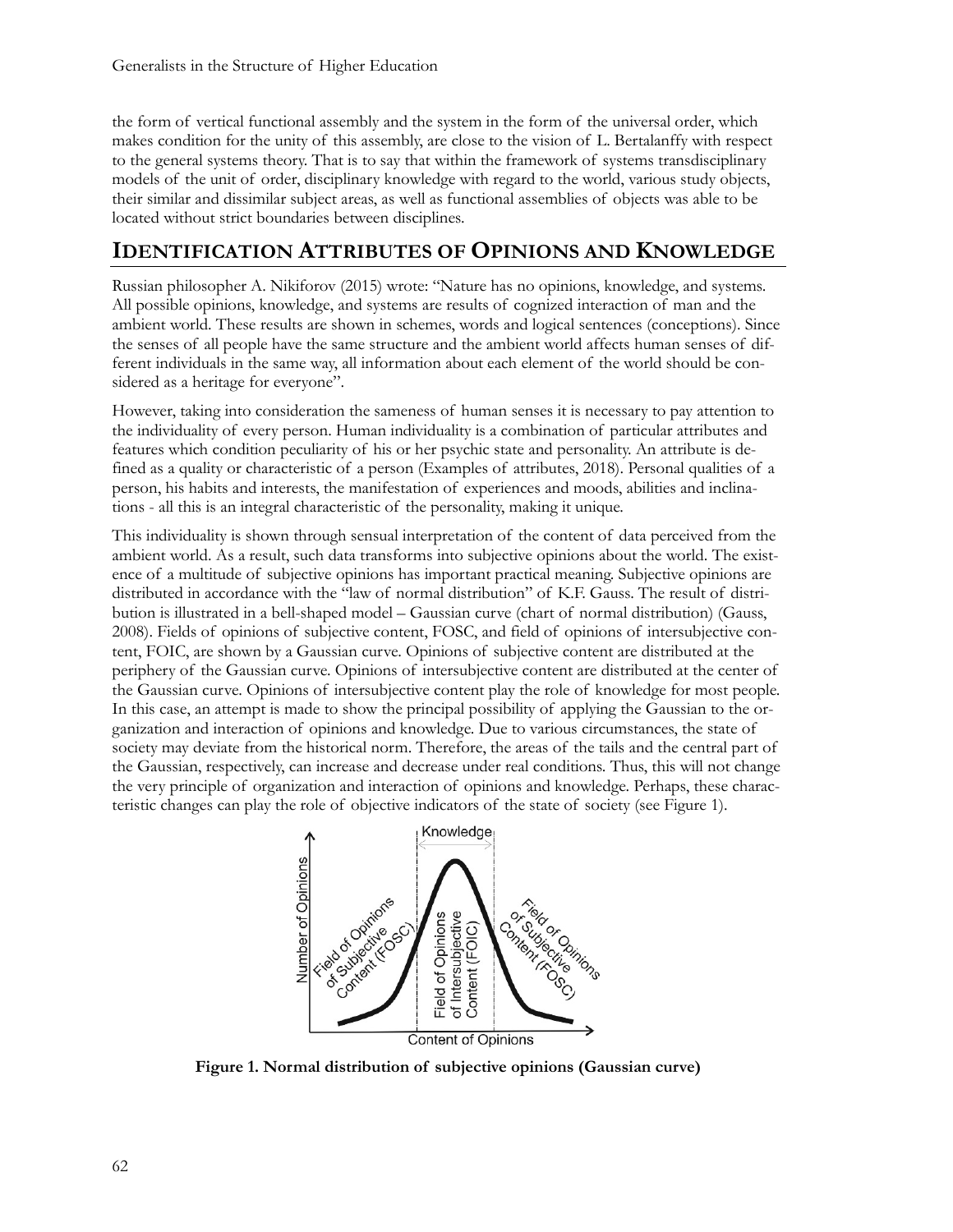Opinions and knowledge are classified by the need for substantiation. The basis of the first field consists of opinions and knowledge, which do not need to be substantiated. These opinions and knowledge were perceived without special speculations. They totally satisfy our perception of life and are beyond any doubt. The basis of the second field consists of opinions and knowledge, which require substantiation. Also, not just a fact of substantiation is important, but methods as well (Nikiforov, 2009). Details of the results of generalization of all possible knowledge by means of a model of context space (systems transdisciplinary model of spatial unit of order) allows clarification that knowledge, which does not need substantiation, plays the role of unconditional (absolute) type or as knowledge of intuitive type. Knowledge, which needs substantiation by means of logical and empirical proofs, developed by inductive or deductive methods, plays the role of knowledge of speculative type and knowledge of empirical type accordingly (see Figure 2).



**Figure 2. Model of context space of all possible opinions**

It should be remembered that the age of science in its current form is not more than 300 years. The age of modern science is even less. For thousands of years, people have understood, explained, and perceived the world through the prism of religion, philosophy, and myth. Therefore, the mythical picture of the world as a single ocean of energy, the philosophical holistic picture of the world, the religious picture of the world as the highest true reality, and the quantum picture of the world as a single oscillating environment are similar in essence. Each picture exists due to the fact that some of the subjective opinions are separated into mythical, religious, philosophical, and scientific knowledge. Therefore, we cannot say that some type of knowledge is more valuable than another type. However, we can say that subjective opinions about these pictures of the world are developing and improving. This fact serves as a reason for integration and generalization of such opinions. Such integration and generalization, which can be performed by trained professionals, will ultimately develop each type of knowledge and will certainly serve the development of the human society.

Models of presentation and solution to the problems of cognition, interpretation and evaluation of the results, and admissible within a certain package of values, methods, approaches and skills existing in a certain type of rationality serve as a paradigm. There is a certain connection between knowledge and a paradigm. In a certain period of time, influence by a paradigm and all possible knowledge is separated from its original volume. Only those that correspond to achievement of current and cognized goals are used. Afterwards, influenced by accumulated mass of unclaimed knowledge, content of the paradigm itself goes under correction with meanings of current social and cognized goals accordingly.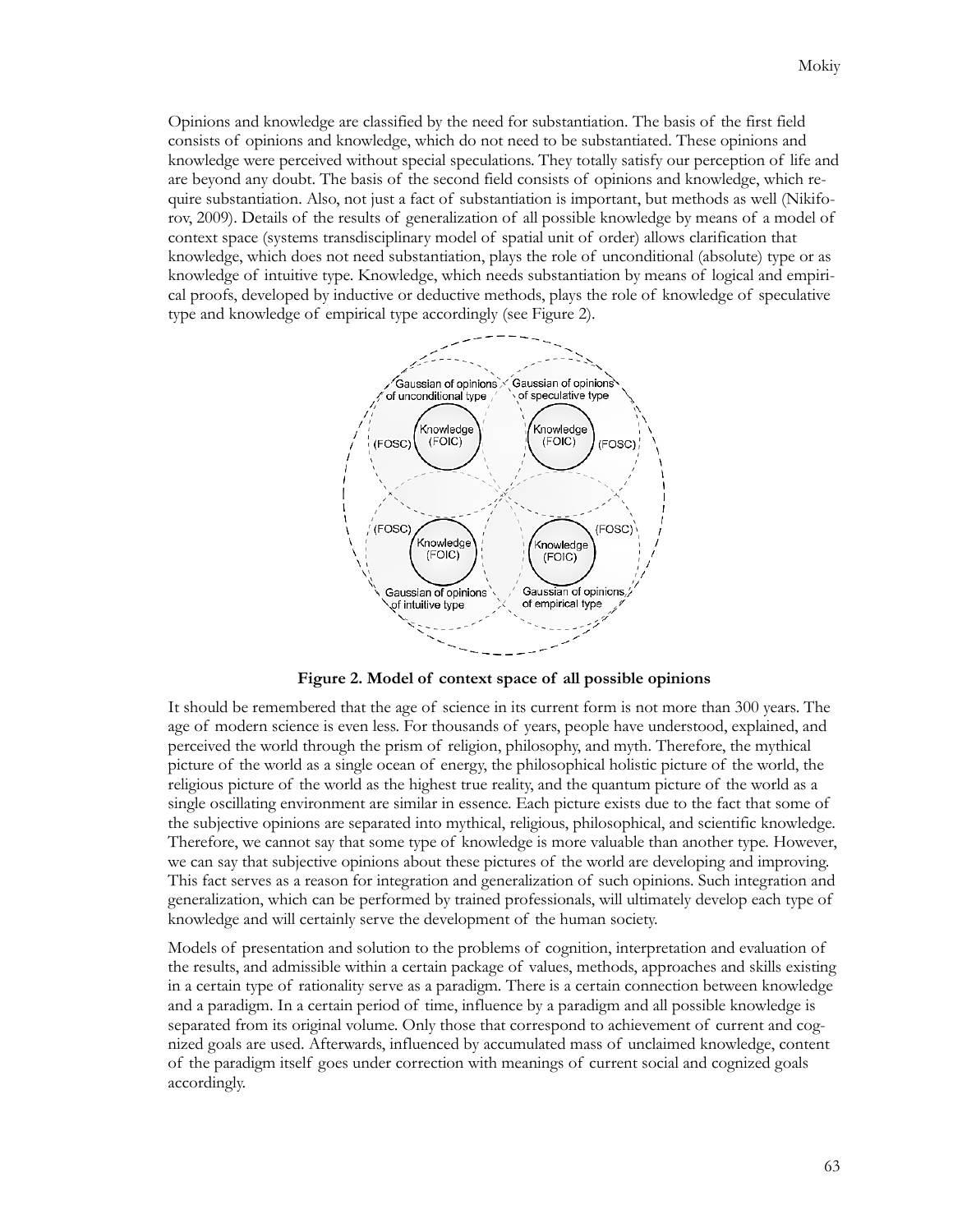One should suggest that all possible mythological, religious, and scientific opinions will also submit to the "law of normal distribution" of K. F. Gauss. Therefore, the results of distribution of the content of such opinions will be possible to show by their own Gaussian curve. In turn, generalization of four main types of opinions of each Gaussian curve is possible to be shown with a corresponding model of context space.

This circumstance allows making generalization of knowledge of myth, religion, philosophy, and science within a context space of opinions and knowledge of existing rationalities (see Figure 3).



**Figure 3. Model of context space of opinions and knowledge of existing rationalities**

According to this model, all possible opinions and knowledge of myth, religion, philosophy, and science will be classified by needs of their substantiation. Opinions and knowledge of religion and myth do not need substantiation. Opinions and knowledge of philosophy and science require logical and empirical substantiation, developed by means of inductive or deductive methods.

So far the paper has examined the first of the three classifications for the systems approach which is based on opinions and knowledge. The paper now turns its attention to the second approach, based on the holistic generalist.

# **IDENTIFICATION ATTRIBUTES OF HOLIST GENERALISTS**

The term "generalist" may be associated with such terms, as erudite, universalist, and specialist of a broad spectrum. However, a specialist, who is known for professional usage of one universal approach, admissible to all combinations of possible opinions and knowledge about object, does not belong to any of these terms. In this case, the term "generalist" is derived from an English noun 'generalization' (Generalization, 2019). Consequently, generalist is a specialist who is able to generalize all possible opinions and knowledge about object by means of system approaches and methods. Psychology describes generalization as a certain cognitive process. During this process, man initially discovers and fixes existing inner connections, which determine objects as a whole system. Later, man coordinates individual parts and attributes of object into an undividable whole operating with theoretical domains and corresponding models. As a result, knowledge about the object becomes more specific, more detailed, and complete (Meshcheryakov & Zinchenko, 2008).

All possible data about all the elements of the world is being formed by humans by means of initially natural psychic perception through spatial illustrative form (image) or gestalt (see Figure 4).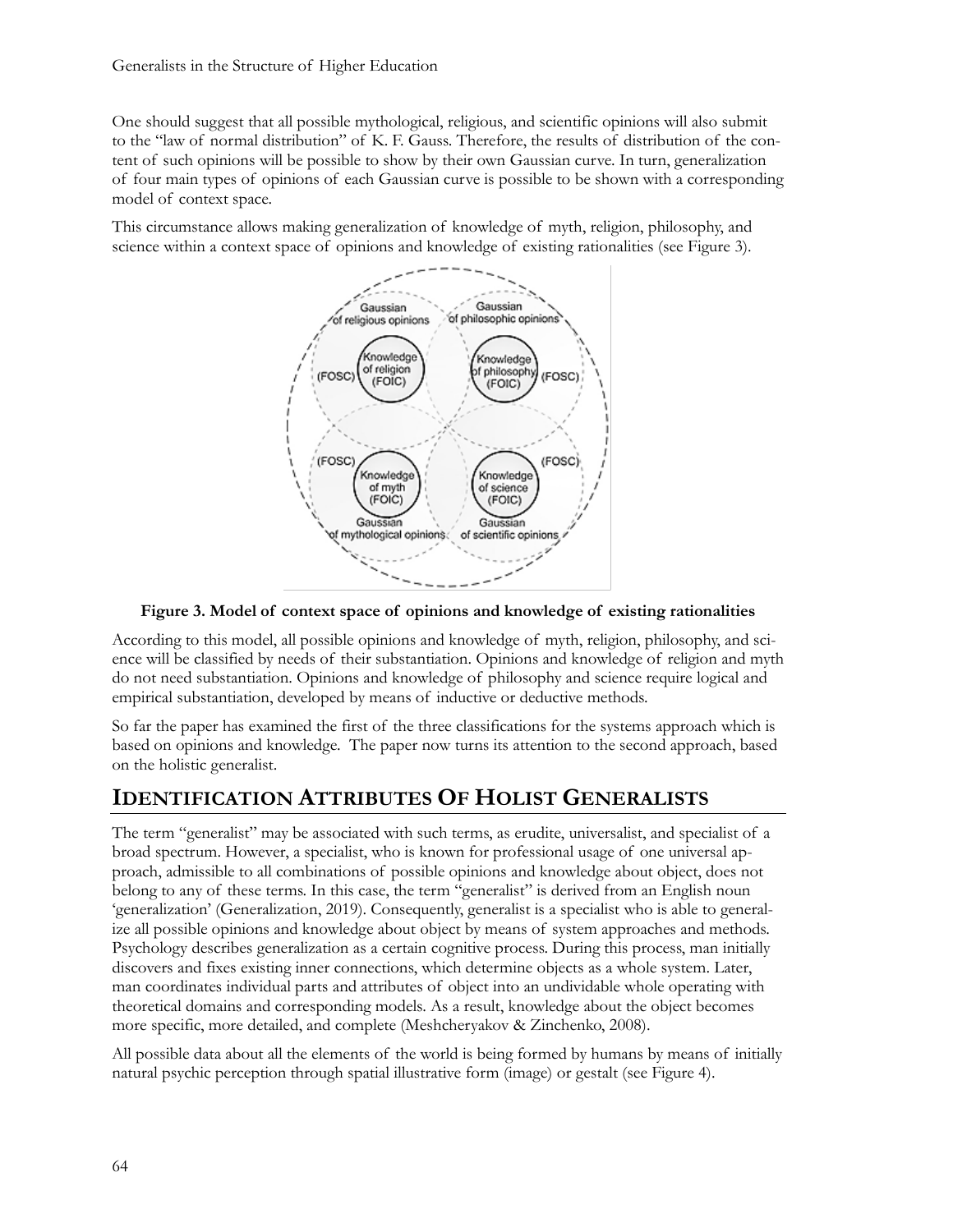

**Figure 4. The most common example of a gestalt (image of a vase, formed by two profiles of human faces)**

Psychologists explain the building of a psychic image as a feature of individual cognition. It represents a special act of comprehension and momentous catching of relations in the perceiving field (Petrovskiy & Yaroshevskiy, 1990). It is known that the role of the perceiving field in systemic approach can be played by a combination of those elements (parts), combination of their interaction, and combination of interaction of object as a system with the environment. Within each direction of system approach, specialists form a number of subjective opinions, which refer to the image of the whole object and laws. This form and supports its wholeness. Such opinions are spread by content into models of context spaces of all possible opinions. Consequently, a model of context space of all possible space can be played by a gestalt of a generalist of the whole (holist generalist). Such image of object presents opinions and knowledge as parts of the whole. However, knowledge of four types cannot interact with each other and influence each other directly. Still, they can have a direct impact on paradigms that limit the knowledge.

This interaction and influence may be caused by opinions, known as apologists and adapters. Knowledge of a specific type, simplified, and that which is explained by its own apologists and adapters can be perceived and interpreted by apologists and adapters of knowledge of the neighbor field (see Figure 2 and 3). Later, these interpreted opinions can have an impact on knowledge and correct paradigms.

Figure 5 shows a model of interaction of knowledge, served as apologists and adapters. At each stage, there might be a correction of opinion, knowledge and, consequently, a paradigm of a Gaussian curve of unconditional, intuitive, empirical, and speculative types. However, only opinions of two neighbor Gaussian curves can be used for each specific type of knowledge. Therefore, the process of generalization of knowledge by a holist generalist may include four independent stages (a, b, c, d).

Also, a holist generalist must be aware that opinions, which determine and control normative parameters of interactions, belong to Gaussians of unconditional and intuitive types. According to Plato, these opinions have a direct relationship to underlying basics of human psychics known as anamnesis (derived from Greek language, recall) and, therefore, do not need substantiation. Opinions, which support and develop normative parameters in such interaction, belong to Gaussians of empirical and speculative types and differ because of high clarity, productivity, and general acceptability (see Table 1).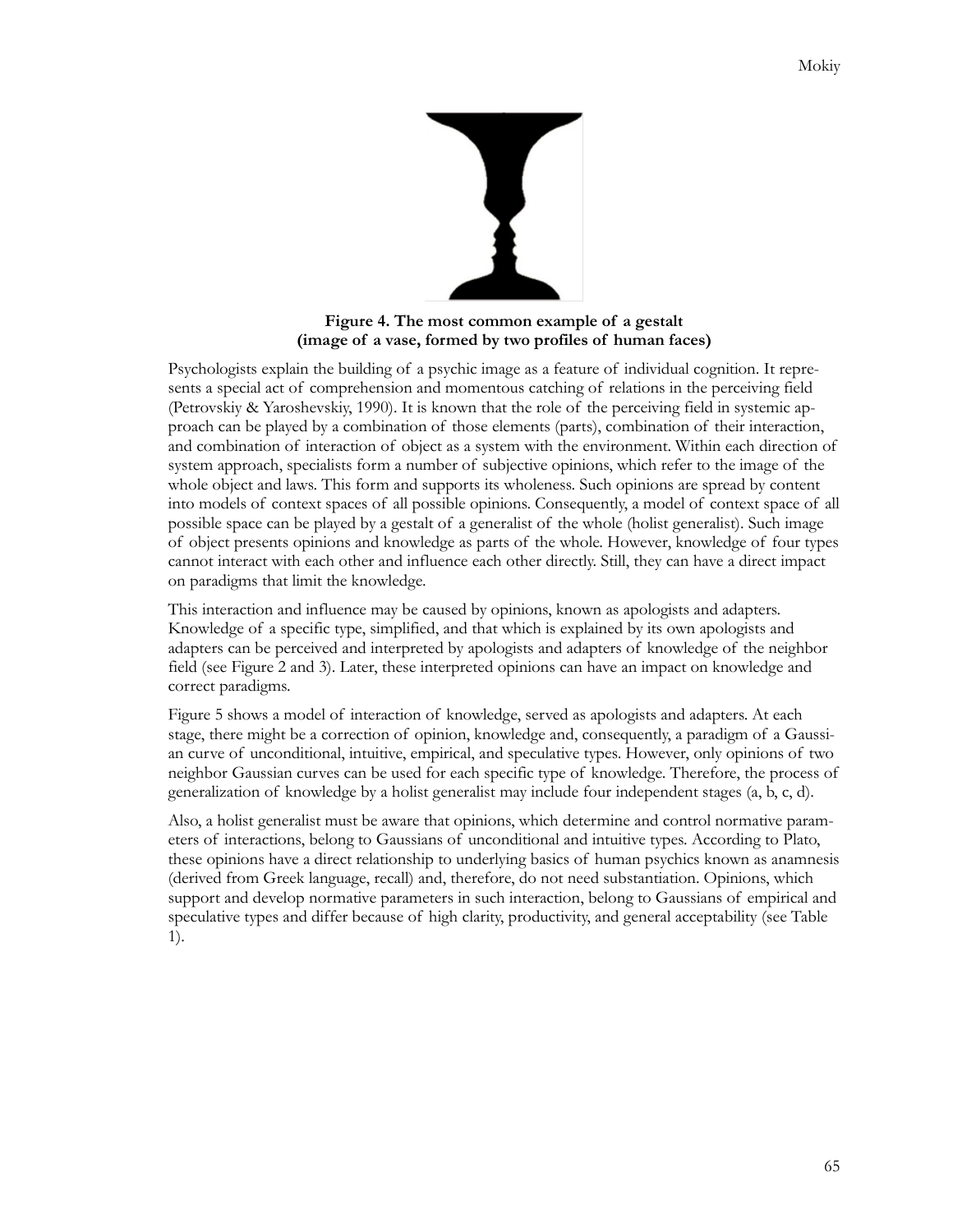

**Figure 5. Model of interaction of opinions of apologists and adapters**

| OPINIONS, WHICH DETER-            | <b>OPINIONS AND</b>            | OPINIONS, WHICH SUPPORT          |
|-----------------------------------|--------------------------------|----------------------------------|
| <b>MINE AND CONTROL</b>           | KNOWLEDGE, WHICH ARE           | AND <b>DEVELOP</b> NORMATIVE     |
| NORMATIVE PARAMETERS              | <b>CONTROLLED IN INTER-</b>    | PARAMETERS OF INTERAC-           |
| OF INTERACTION                    | <b>ACTION</b>                  | <b>TION</b>                      |
| Opinions of Gaussian of intuitive | a) Opinions and knowledge of   | Opinions of Gaussian of specula- |
| type                              | Gaussian of unconditional type | tive type                        |
| Opinions of Gaussian of uncondi-  | b) Opinions and knowledge of   | Opinions of Gaussian empirical   |
| tional type                       | Gaussian of intuitive type     | type                             |
| Opinions of Gaussian of intuitive | c)Opinions and knowledge of    | Opinions of Gaussian of specula- |
| type                              | Gaussian of empirical type     | tive type                        |
| Opinions of Gaussian of uncondi-  | d) Opinions and knowledge of   | Opinions of Gaussian of empiri-  |
| tional type                       | Gaussians of speculative type  | cal type                         |

| Table 1. Relations of opinions of Gaussians in interaction |  |
|------------------------------------------------------------|--|
|------------------------------------------------------------|--|

Depending on a set goal and level of substantiation of its solution, holist generalist will have to act in two directions. First, he will purposely determine and implement one of the four possible stages of generalization of opinions (a, b, c, d). Second, in the pursuit of generalization of opinions in order to make a correction into knowledge of all types, a holist generalist will have to consequently repeat each of the four independent stages of generalization (a, b, c, d). During "untwisting" of this "spiral of generalization", there will be a consequent increase in the volume of knowledge and correctness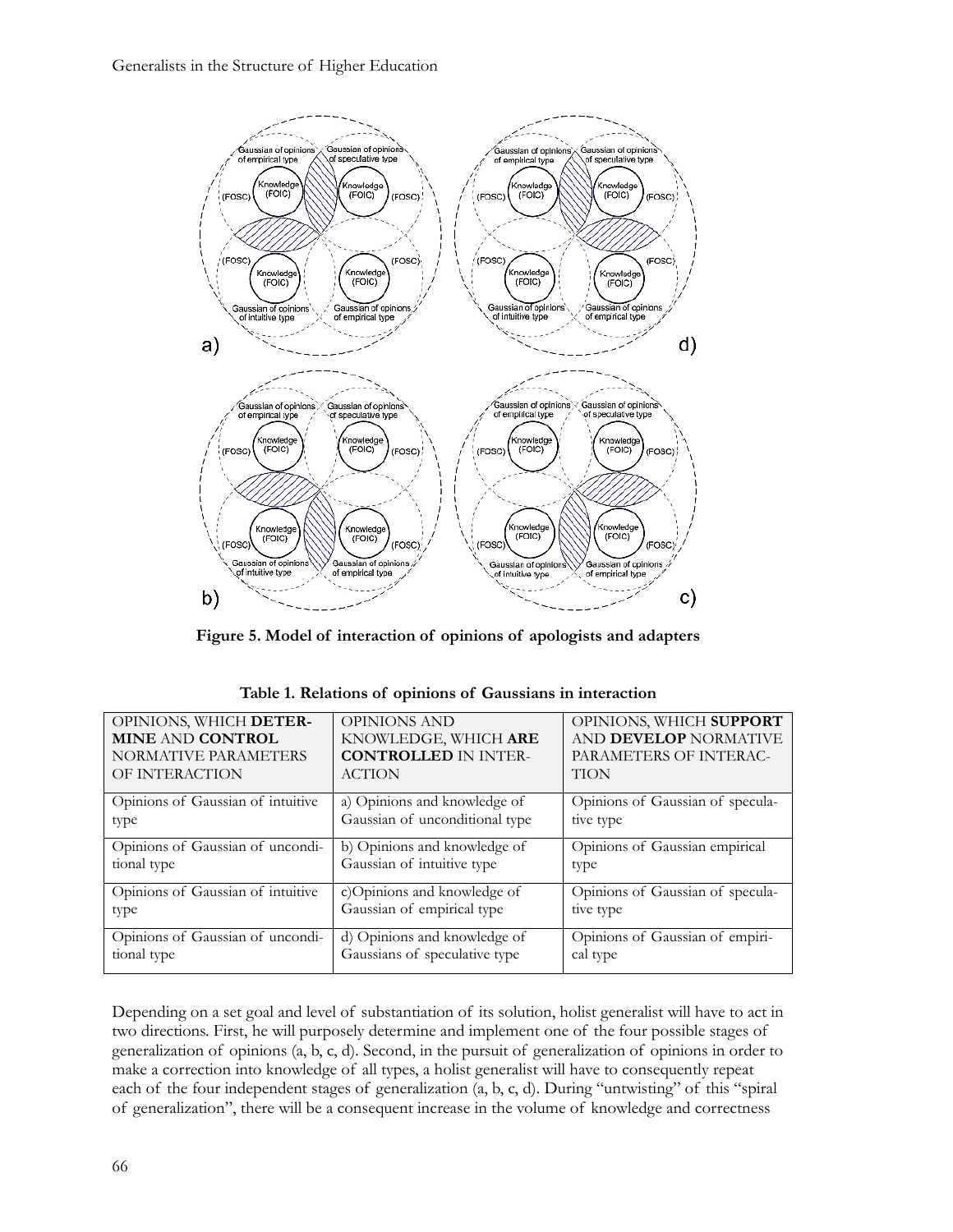of knowledge of different types. This will provide evolutional development of cognizing of the world and coordinate all possible opinions and actions in the achievement of social cognized goals of society. An order, which conditions wholeness of object, allows the projection and substantiating of opinions and knowledge about it as they exist in reality.

Systems multidisciplinary approach is an approach which might be a methodological instrument for holist generalists' activities. According to its definition, one may see that that this approach is a way of correct selection and modeling of a complex object or a complex multifactor problem as a whole multidisciplinary system. This allows selection of a corresponding complex of system methodologies for researching complex objects and problem-solving. At present, due to shortage of specifically trained specialists, holist generalists, attempts of generalization of opinions and knowledge of different types are carried out within temporal creative collectives of specialists – carriers of different type of knowledge. Still, there is no certainty that all the specialists interpret gestalt problems in the same way seeing either image of a vase of profiles of two faces (see Figure 4).

So far, the paper has examined the first two of the three classifications for the systems approach. The first is based on opinions and knowledge, the second on the holistic generalist. The paper now explores the third and final approach, the unicentrist generalist.

# **IDENTIFICATION ATTRIBUTES OF UNICENTRIST GENERALISTS**

Presence of complex multifactor problems, which accompany development of modern society, and the presence of crises in ecological, economic, and social spheres shows that there is a need for the usage of additional new technologies, such as a principle or a mechanism of generalization of opinions and knowledge and, also, specialists who can implement this generalization (Bokova, 2012). Unicentrism is one of such principle. Transdisciplinary Gaussian (gestalt-of-the-one) is such a mechanism. And general-of-the-one or unicentrist generalist is such a specialist.

In XX century, principles of unicentrism transformed the image of system from "multiplicity of oneness" into "oneness of multiplicity", i.e., into one order. Therefore, the concept of unicentrism suggests that multiplicity of allegedly possible ordered mediums, objects, and their interaction, which are being studied by different directions of myth, religion, philosophy, and science, will be considered as a combination of natural elements – fragments of the One Ordered Medium. Simply put, such media, objects, and their interactions are not just put into One Ordered Medium, they are the One Ordered Medium itself. This allows the presentation of all possible opinions and knowledge with a model of transdisciplinary Gaussian (see Figure 6).



**Figure 6. Model of context space of transdisciplinary opinions (transdisciplinary Gaussian)**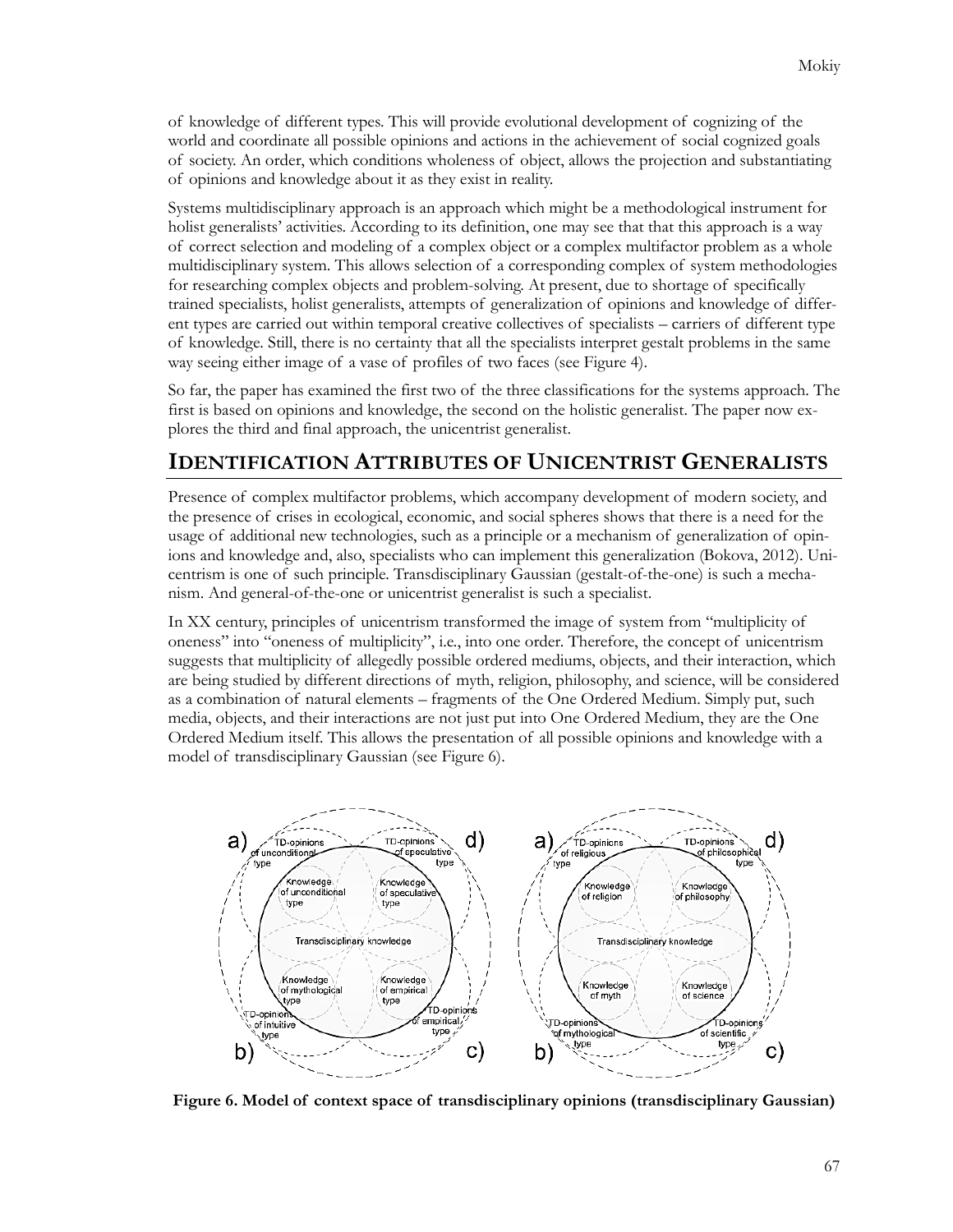This model may serve as a spatial illustrative form gestalt-of-the-one, momentously catching all possible relations in perceiving field of all possible opinions and knowledge of different type. Gestalt-ofthe-one is different from gestalt-of-the-whole (see Figures 2 and 3). It allows the transformation of opinions and knowledge of four types as parts of the whole into a new level of natural fragments of one transdisciplinary knowledge. Transformation of four types of knowledge into one transdisciplinary knowledge is implemented by means of their systematization into isomorphic (similar in forms and features of structure) systems transdisciplinary models of spatial, informational, and temporal unit of order (Mokiy, 2019b). A review of this systematization can be found in the systems transdisciplinary research (Моkiy, 2015; Mokiy & Lukiyanova, 2017b).

When there is any need in showing the results of transdisciplinary research of complex objects and solution of complex multifactor problems by image or language of one of four types of knowledge, a need of their obvious argumentation may also arise. In this case, unicentrist generalist uses argumentation of opinions and knowledge of all the types, which are be found in logical relations (see Table 2).

| Table 2. Relations of knowledge of myth, religion, philosophy, and science during formation |  |  |  |  |
|---------------------------------------------------------------------------------------------|--|--|--|--|
| of transdisciplinary knowledge                                                              |  |  |  |  |

| KNOWLEDGE, WHICH<br><b>DETERMINE AND</b><br><b>CONTROL PARAMETERS</b><br>OF FORMATION OF TD-<br><b>KNOWLEDGE</b> | KNOWLEDGE, WHICH<br><b>SERVE AS BASIS FOR</b><br><b>FORMATION OF TD-</b><br><b>KNOWLEDGE</b> | KNOWLEDGE, WHICH<br><b>SUPPORT AND DEVEL-</b><br><b>OP PARAMETERS OF TD-</b><br><b>KNOWLEDGE</b> |
|------------------------------------------------------------------------------------------------------------------|----------------------------------------------------------------------------------------------|--------------------------------------------------------------------------------------------------|
| Systemized knowledge                                                                                             | Systemized knowledge                                                                         | Systemized knowledge                                                                             |
| of myth                                                                                                          | of religion                                                                                  | of philosophy                                                                                    |
| Systemized knowledge                                                                                             | Systemized knowledge                                                                         | Systemized knowledge                                                                             |
| of religion                                                                                                      | of myth                                                                                      | of science                                                                                       |
| Systemized knowledge                                                                                             | Systemized knowledge                                                                         | Systemized knowledge                                                                             |
| of myth                                                                                                          | of science                                                                                   | of philosophy                                                                                    |
| Systemized knowledge                                                                                             | Systemized knowledge                                                                         | Systemized knowledge                                                                             |
| of religion                                                                                                      | of philosophy                                                                                | of science                                                                                       |

In turn, subjective opinions of four types are formed into corresponding transdisciplinary opinions. Transdisciplinary opinions within the transdisciplinary Gaussian do not interact with each other. They play the role of apologists and adapters of transdisciplinary knowledge when interacting with the results of generalization of opinions and knowledge by holist generalists. For example, the order, which conditions the unity of object of research, gives an attribute of objectivity to all possible opinions and knowledge about it. This allows the presentation of object, opinions, and knowledge of different types in the way they must be in true reality. That is why, on the contemporary level of development of knowledge of all four types of a gestalt-of-the-one, the opinions and knowledge are not divided by a need of substantiation. They should simply go through systematization in systemic transdisciplinary models of spatial, temporal, and informational unit of order to be considered. Thus, they prove their logical match with opinions and knowledge of different types, and the fact of undergoing this systematization can be considered as substantiation.

With these approaches in mind, the paper now considers what it means to be trained as a generalist.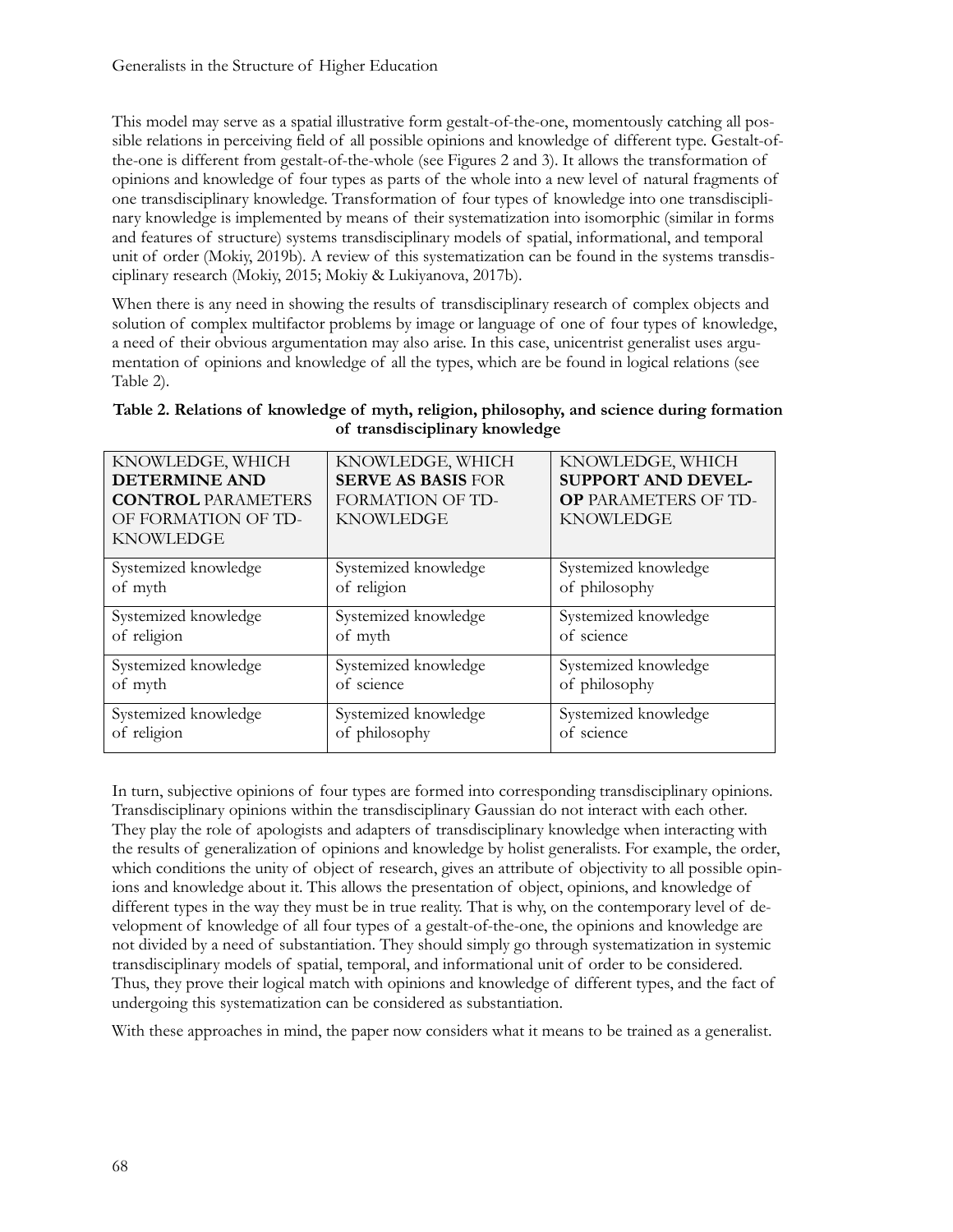# **FORMS OF TRAINING OF GENERALISTS**

It becomes much more common now to hear some individuals or memorandums of international organizations appealing to find ways to the solution of complex multifactor problems of modern society. Along with appeals in scientific society, there is also an active search of approaches, ways, and methods that can be used for solution of these problems However, the most crucial questions are still left without answers. Which specialists of fields are able to provide solutions to these problems, including temporal creative collectives of various fields? What should the process of education of such unique specialists involve? How different should their education be from traditional forms of education of specialists in higher education?

The role of such unique specialists should be played by holist generalists and unicentrist generalists. The fundamental difference between the generalists should be clarified. A holist generalist is an integrative specialist. This person's task is to collect opinions and knowledge that will form the object as a system. A unicentrist generalists is a unifying specialist. This generalist's task is to generalize opinions and knowledge within the boundaries of the universal image of the transdisciplinary system and to also present the object as an element of a certain functional ensemble of objects.

According to peculiarities of their identification attributes, one should mention two levels of the specialists. The first level is a level of generalists who solve problems in the field of specific knowledge (see Figure 2). For example, generalists of science should be divided into holist generalists and unicentrist generalists.

Scientific holist generalists should generalize opinions and correct knowledge of specific types within one scientific direction. Trained unicentrist generalists should generalize opinions and correct knowledge of four types of this scientific direction or knowledge of all direction of science. The second level should include generalists, who are challenged to solve complex multifactor problems, including knowledge of different disciplines, direction, and prepared carriers of knowledge of myth, religions, philosophy, and science.

The undergraduate form of higher education (bachelor's degree) provides students with simple basics of scientific world view. Therefore, students who have completed their graduate studies and have complete and formed scientific worldview should be qualified to become generalists. Also, such graduating students are able to use the basics of knowledge of the system approach for evaluation of non-standard situations in nature and society. They are ready to have understandable responsibility for organizing and managing decisions taken. Also, they have skills of independent studies in scientific research and activities.

It is reasonable to create a special form of training of high qualified specialists to become generalists, such as a post-graduate course. At the beginning level of education, studying materials should be based on detailed case study and ways of qualification of knowledge of four types, which is systemized within their organized carriers (myth, religion, philosophy, and science). Such studies should cover existing pictures of the world, approaches, and methods used for the research of the object.

At later stage of education, training of generalists should be independent. Training of holist generalists in methodology of systems multidisciplinary approach, which has a close connection with methodologies of other systems approaches (systems disciplinary, systems interdisciplinary and systems multidisciplinary approaches), should be carried out under the aegis of a concept of holism. A need in education of holist generalists will inevitably trigger development of theory of General systems, which presents a combination of different systems methods.

Training of unicentrist generalists in methodology of systems transdisciplinary approach must be carried out under the aegis of concept of unicentrism and within the framework of transdisciplinary science. Also, development of plans of education of unicentrist generalists will inevitably trigger further development of the concept of General System Theory, as an independent study. The founders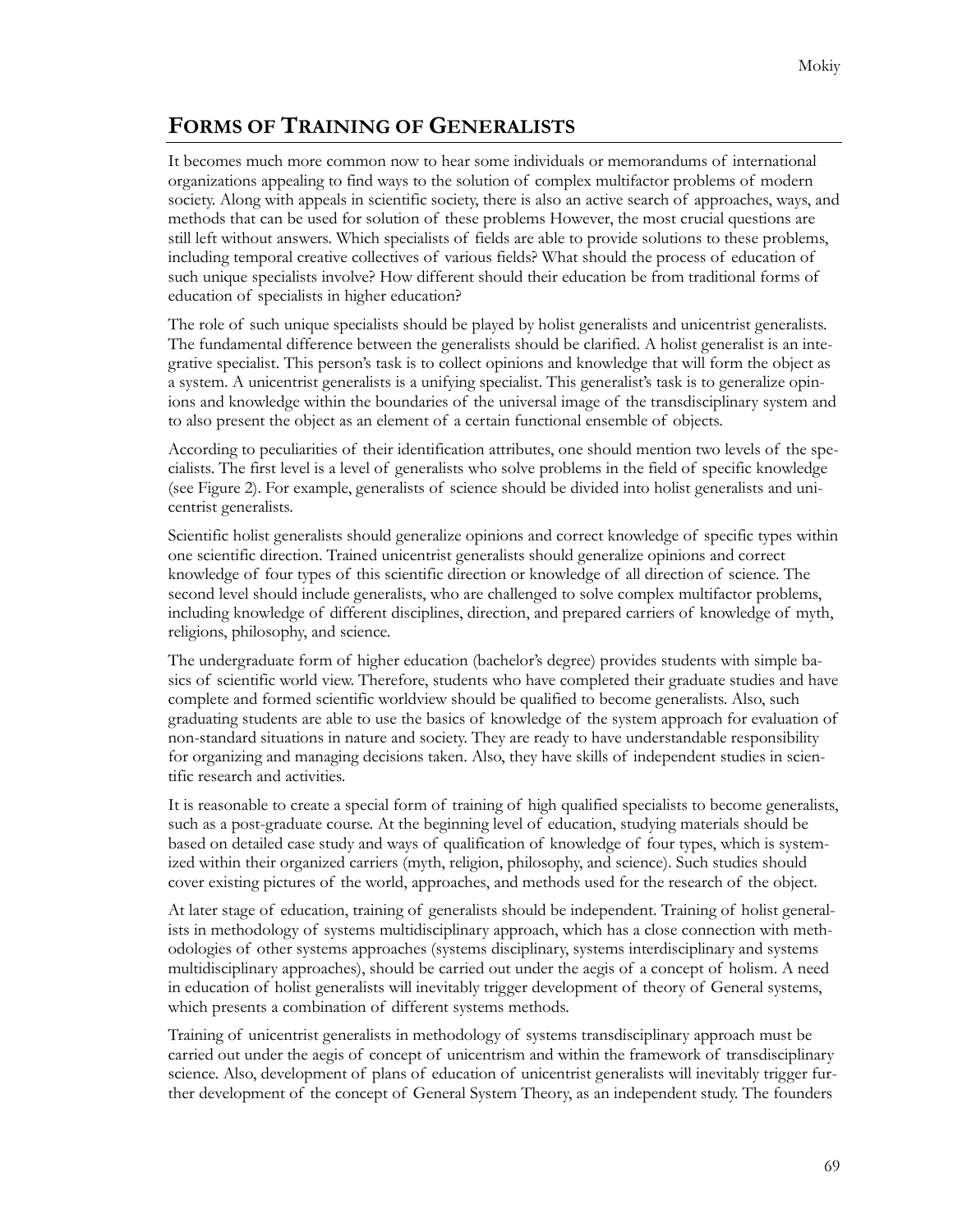of general system movement, such as L. Bertalanffy, K. Boulding, A. Rappoport, and R. Gerard asserted that this is likely to happen in the future.

Distinct differences of generalists, which should be acquired during education, should be the highest level of tolerance to specialists-carriers of four types of opinions and knowledge; focus on unambiguous solution of complex multifactor problems; ability to correctly select methods and technologies, which allow to absolutely solve the problems; ability to organize effective activity of specialistscarriers of different types of knowledge within temporal creative collectives.

# **CONCLUSIONS**

The task of higher education for actualization of the recommendations of the "World Declaration on Higher Education for the Twenty-first Century: Vision and Action" is the instilling (formation) of special (transdisciplinary) worldview position in students (World Declaration, 1998). Also, it includes learning skills of treating disciplinary knowledge through a prism of universal (transdisciplinary) regularities and models of reality, and acquisition of experience of usage of transdisciplinary approach in solution of complex multifactorial problems of nature and society. The experience of higher education justifies the possible effectiveness in solution of these tasks on condition of establishment of a special scientific direction for transdisciplinarity (American Academy of Arts and Sciences, 2013). Although transdisciplinarity has not yet received a single and commonly accepted meaning, it can be presented in the system of higher education and be used in scientific studies or solution of complex multifactorial problems of nature and society. Today, there are a number of conferences, seminars, established academies, and institutes of transdisciplinary education and transdisciplinary researching which successfully function and use transdisciplinary approach. Moreover, this approach is a part of the requirement for assigning a graduation work (thesis) or dissertation. Drastic changes are required in order to satisfy the growing need of the society in specialists that are able to actively use the transdisciplinary approach and systems transdisciplinary approach for solution of complex multifactor problems of nature and society. This is accomplished by creation of special departments in major universities. Therefore, the purposes of these departments and their staff (centers and laboratories) are:

- Analysis and grouping of concepts and methodologies, which exist in science, types and form of transdisciplinarity.
- Formation of scientific methodological base for the education of the transdisciplinary methodology in the universities, and development and systematization of expertise of insertion of transdisciplinarity into the higher education system.
- Development of educational programs, preparation of the appropriate educational and methodological literature, and organization and support of the preparation of instructors on the discipline "Transdisciplinarity and systems transdisciplinary methodology" and its disciplinary sections.
- Organization of programs of transdisciplinary re-preparation and increase in the qualification of specialists.
- Organizing of seminars and scientific-practical conferences for exchange of expertise in the utilization of transdisciplinary methodology in solution of complex multilateral multidisciplinary and disciplinary problems and also for the topics that stimulate the interest towards transdisciplinarity and transdisciplinary methodology.
- Assistance to the universities that entails educating the students and specialists in methodologies of transdisciplinarity.

Thus, today there is every reason to organize the training of generalists in the structure of higher education. Development of unique specialists-generalists and their participation in mutual work of specialists-carriers of different types of knowledge will make it possible to successfully solve com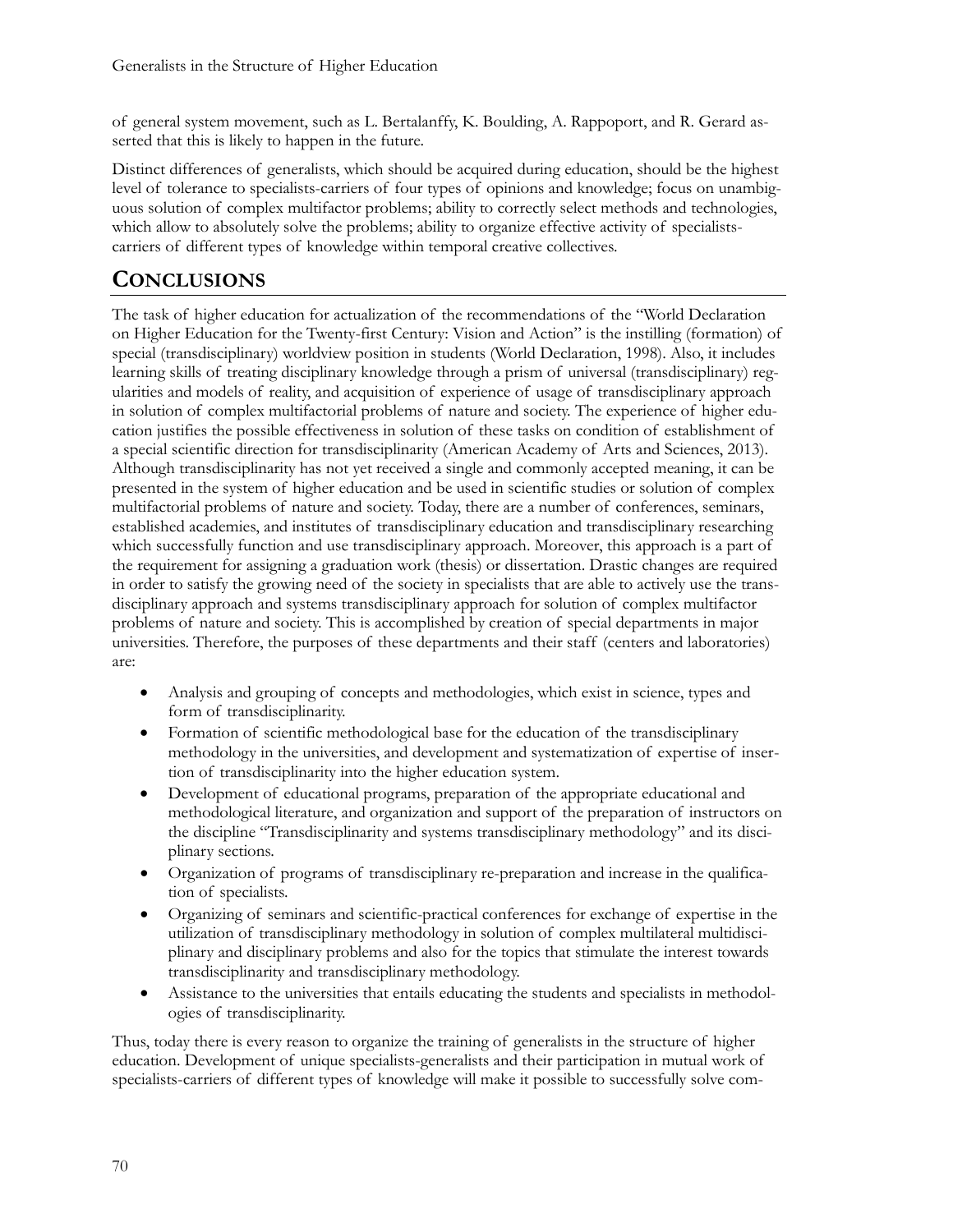plex multifactor problems of the modern society. In addition, this would serve as a basis for transformation of understanding of the world to a whole new level.

#### **REFERENCES**

American Academy of Arts and Sciences. (2013). *ARISE II: Unleashing America's research & innovation enterprise*. Retrieved from

<https://www.amacad.org/multimedia/pdfs/publications/researchpapersmonographs/arise2.pdf>

- Bertalanffy, L. (1969). *General system theory: Foundations, development*. New York, NY: George Braziller Inc.
- Bode, H., Mosteller, F., Tukey, F., & Winsor, C. (1949). The education of a scientific generalist. *Science*, 109, 553- 558. <https://doi.org/10.1126/science.109.2840.553>
- Bokova, I. G. (2012). *Preliminary proposals by the Director-General concerning the draft medium term strategy (37 C/4) and draft programme and budget (37 C/5)*. (2013). UNESCO, Doc. 190 ЕХ/19. Retrieved from <http://unesdoc.unesco.org/images/0021/002175/217551e.pdf>
- Brenner, J. (2014). Transdisciplinarities today. In B. Nicolescu & A. Ertas (Eds), *Transdisciplinary education, philosophy, & applications* (pp. 1-3). Lubbock, TX: TheATLAS,. Retrieved from [http://www.theatlas.org/index.php/about](http://www.theatlas.org/index.php/about-atlas-3/honoring-dr-john-warfield-4?download=5:transdisciplinary-education-philosophy-applications)-atlas-3/honoring-dr-john-warfield-[4?download=5:transdisciplinary](http://www.theatlas.org/index.php/about-atlas-3/honoring-dr-john-warfield-4?download=5:transdisciplinary-education-philosophy-applications)-education-philosophy-applications
- Examples of attributes. (2018). *The yours dictionary.* Retrieved from [https://examples.yourdictionary.com/examples](https://examples.yourdictionary.com/examples-of-attributes.html)-of-attributes.html
- Gauss, C. F. (2008). *The Columbia encyclopedia* (6th ed.). Retrieved from [https://www.encyclopedia.com/reference/encyclopedias](https://www.encyclopedia.com/reference/encyclopedias-almanacs-transcripts-and-maps/gauss-carl-friedrich)-almanacs-transcripts-and-maps/gauss-carl[friedrich](https://www.encyclopedia.com/reference/encyclopedias-almanacs-transcripts-and-maps/gauss-carl-friedrich)
- Generalization. (2019). *The Cambridge dictionary*. Retrieved from [https://dictionary.cambridge.org/ru/словарь/английский/](https://dictionary.cambridge.org/ru/словарь/английский/generalization)generalization
- Hall, M. L. W. (1995). Merging the world views of systems science and human values. In K. Ellis, A. Gregory, B. R. Mears-Young, & G. (Eds.), *Critical issues in systems theory and practice* (pp. 131-135). Boston: Springer. [https://doi.org/10.1007/978](https://doi.org/10.1007/978-1-4757-9883-8_17)-1-4757-9883-8\_17
- Kastenhofer, K., Steininger, K., Omann, I. & Stagl, S. (2015). Science policy for transdisciplinary research. *The Encyclopedia of life support systems (EOLSS)* Retrieved from [https://www.eolss.net/Eolss\\_Publications\\_Catalogue.pdf](https://www.eolss.net/Eolss_Publications_Catalogue.pdf)
- Kim, Y. (1998). *Transdisciplinarity. Stimulating synergies, integrating knowledge*. UNESCO, Division of Philosophy and Ethics. Retrieved from<http://unesdoc.unesco.org/images/0011/001146/114694eo.pdf>
- Knyazeva, E. (2011). Transdisciplinary research strategies. *Vestnik ТGPU, 10*(112), 193-201.
- Lane, J. E. (2013). Higher education system 3.0: Adding value to states and institutions. In J. E. Lane & D. B. Johnstone (Eds.), *Higher education system 3.0: Harnessing Systemness, Delivering Performance* (pp. 3-26). Albany, NY: SUNY Press.
- Max-Neef, M. A. (2005). Foundations of transdisciplinarity. *Ecological Economics, 53*, 5-16. <https://doi.org/10.1016/j.ecolecon.2005.01.014>
- Mather, K. (1951). Objectives and nature of integrative studies. *Main Currents in Modern Thought, 8,* 11.
- Meshcheryakov, B. G., & Zinchenko, V. P. (2008). Generalization. *The great psychological dictionary*. Moscow, Praym-Evroznak Publ.
- Mokiy, V. S. (2009). *Foundations of transdisciplinarity*. Nalchik, EL-FA Publ., 47-48.
- Моkiy, V. S. (2015). Systematization and integration of disciplinary knowledge in a transdisciplinary study. *Universum: Social Science, 6*(16). Retrieved fro[m http://7universum.com/ru/social/archive/item/2275](http://7universum.com/ru/social/archive/item/2275).
- Mokiy, V. S. (2019a). Systems transdisciplinary approach in the general classification of scientific approaches. *European Scientific Journal, 15*(19), 247-258. ESJ July Edition. <https://doi.org/10.19044/esj.2019.v15n19p247>